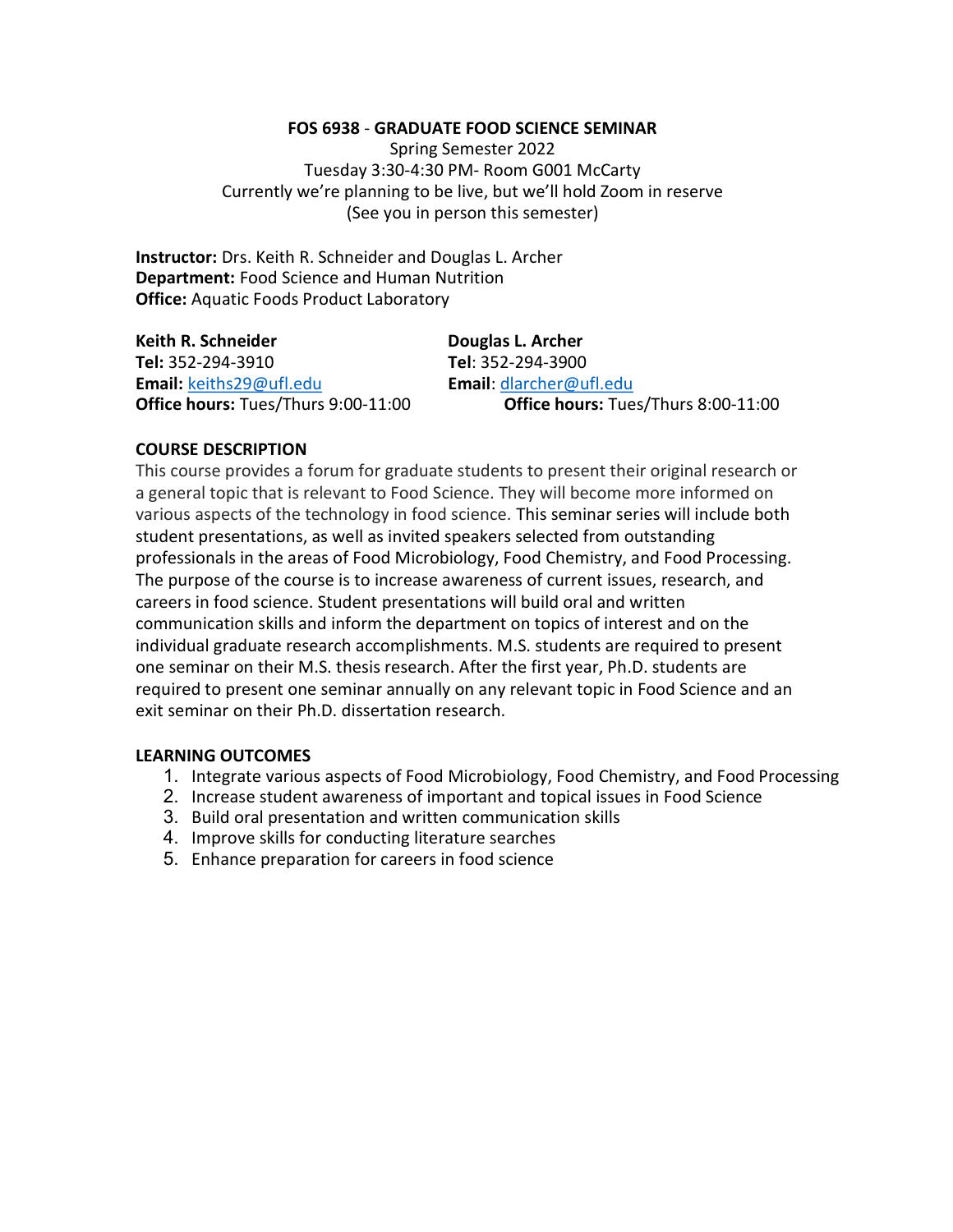#### GRADING AND EVALUATION

This is a one-credit graduate course with grades assigned based on class participation and attendance (10%), abstract (10%), and faculty evaluations (worth two thirds) and student evaluations (worth one third) of student presentations (80%). Students must submit their seminar topic during the second week of class. Students enrolled for a PhD General presentation must have an approved topic. Performance indicators include the following

- $\Box$  Course attendance (mandatory)
- $\Box$  Class participation
- $\Box$  Ability to perform literature searches
- □ Written abstract
- $\Box$  Improved oral presentation skill
- $\Box$  Faculty and student evaluations

#### Grading scale:

A=90-100 B+87-89 B=80-86 C+=77-79 C=70-76  $D+=67-69$ D=60-66

#### IMPORTANT DATES:

| <b>Date</b>       | <b>Speaker (Advisor)</b> | <b>Title</b>                      |
|-------------------|--------------------------|-----------------------------------|
| <b>Jan 11</b>     | Archer and Schneider     | <b>First Class Meeting</b>        |
| <b>Jan 18</b>     | Schneider                | Do's and Don'ts of a Presentation |
| <b>Jan 25</b>     | Titles are due           |                                   |
| Feb <sub>1</sub>  | TBA                      |                                   |
| Feb 8             | TBA                      |                                   |
| <b>Feb 15</b>     | TBA                      |                                   |
| Feb <sub>22</sub> | <b>TBA</b>               |                                   |
| March 1           | <b>TBA</b>               |                                   |
| March 8           | <b>Spring Break</b>      | <b>No Class</b>                   |
| March15           | <b>TBA</b>               |                                   |
| March 22          | <b>TBA</b>               |                                   |
| March 29          | TBA                      |                                   |
| <b>April 5</b>    | <b>TBA</b>               |                                   |
| April 12          | <b>TBA</b>               |                                   |
| April 19          | Archer and Schneider     | Class Wrap-up                     |

One week before your scheduled presentation, abstracts are due and must be submitted directly to Drs. Schneider and Archer. Slides are due for review 24 hours before the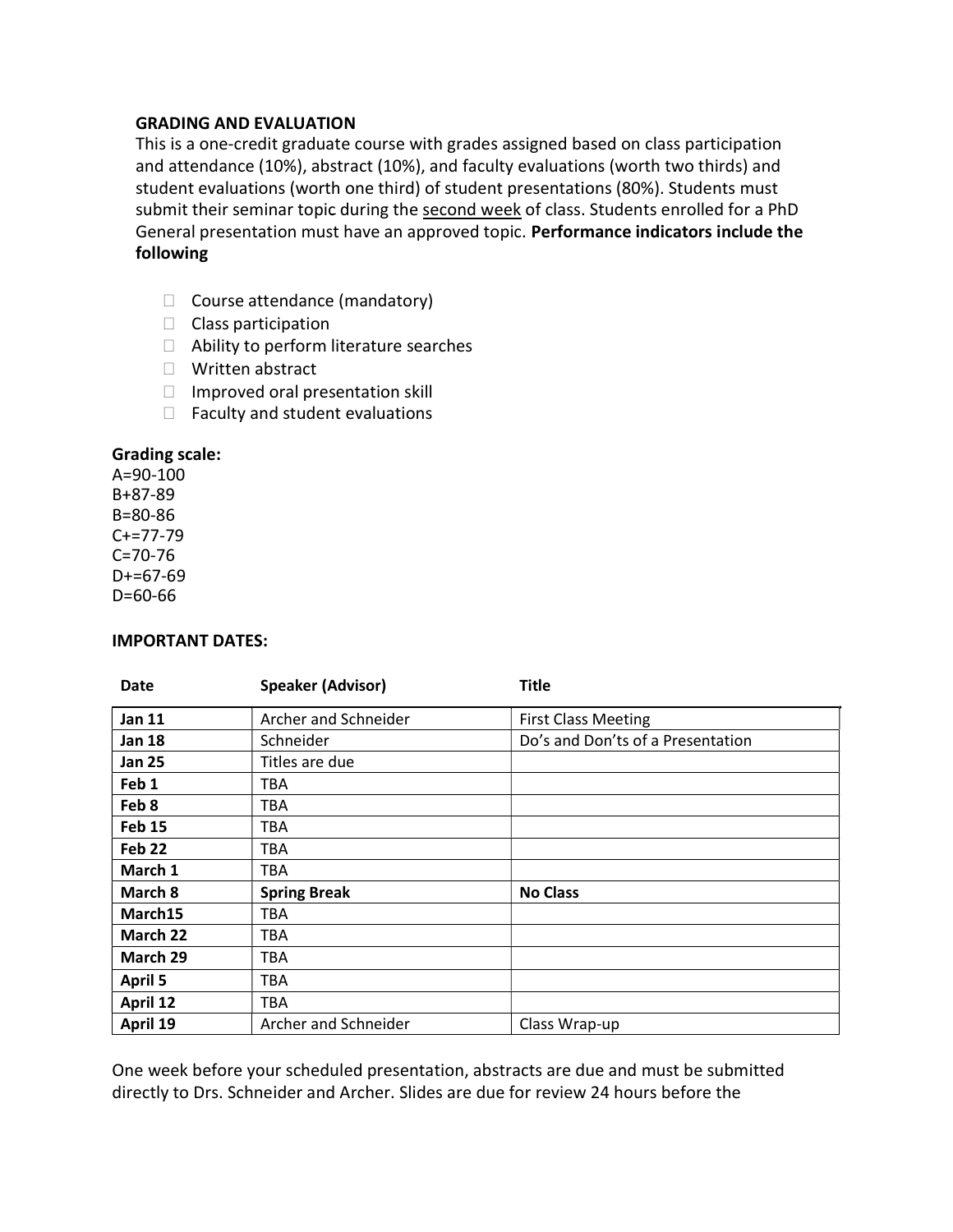presentation by Drs. Schneider and Archer. If possible, research presentations should be given before your thesis/dissertation defense.

## SEMINAR FORMAT:

Attendance is mandatory for all graduate students unless you have been granted permission in ADVANCE. Missing more than 1 seminar in a semester will result in a one letter grade reduction. Students who are unable to attend the seminar because of a conflict with another class or teaching assignment must notify Drs. Schneider and Archer with the dates of your absence. Seminars can be viewed remotely via Zoom for students at Lake Alfred.

All presentations should include the following:

- 1. An original abstract- do not copy the abstract from paper!
- 2. General introduction of the topic
- 3. The rationale for the research topic selected
- 4. Brief description of methods
- 5. Critical evaluation of results
- 6. Conclusion on the significance of these papers or original research.

Abstract style should be similar to the type of abstract that would be submitted to a national meeting of a food science society such as IFT http://www.ift.org, ASM http://www.asm.org, or IAFP http://www.foodprotection.org/annualmeeting/. Content should include an introduction to your topic, a brief description of your papers or research methods and results. Please include references you plan to use in your presentation.

Ph.D. General Presentation. After their first year, Ph.D. students are required to present annually a 35-minute presentation with 5 minutes discussion on a food science topic of their choice. This topic should not be directly related to their research topic, rather an exploration of interest to them and their fellow students. The format will be 'lecture-style' and as a review of a particular topic. The presentation should include several excellent research papers that have significantly contributed to the area of Food Science. Other related or review papers should also be discussed and to provide background for this paper. References should be provided during (not at the end) the presentation as the cited material is discussed. All topics must be approved for presentation by their major advisor and Drs. Schneider and Archer. A referenced abstract will be submitted one week prior to the presentation. Presentations will be evaluated on the basis of the quality of the selected literature, the presentation of the research material, and the integration of the material into the broader issues of Food Science.

M.S. Research Presentations. Students are required to give a 25-minute presentation with 5 minutes for discussion on their M.S. research. This presentation should include an introduction to the research area, an overview of the literature, and the rationale for pursuing the hypothesis under investigation. Results should be presented in a format that is typical for appropriate peer-reviewed journals and includes statistical analysis. Conclusion and discussion will include how the research integrates with related research and significant contributions of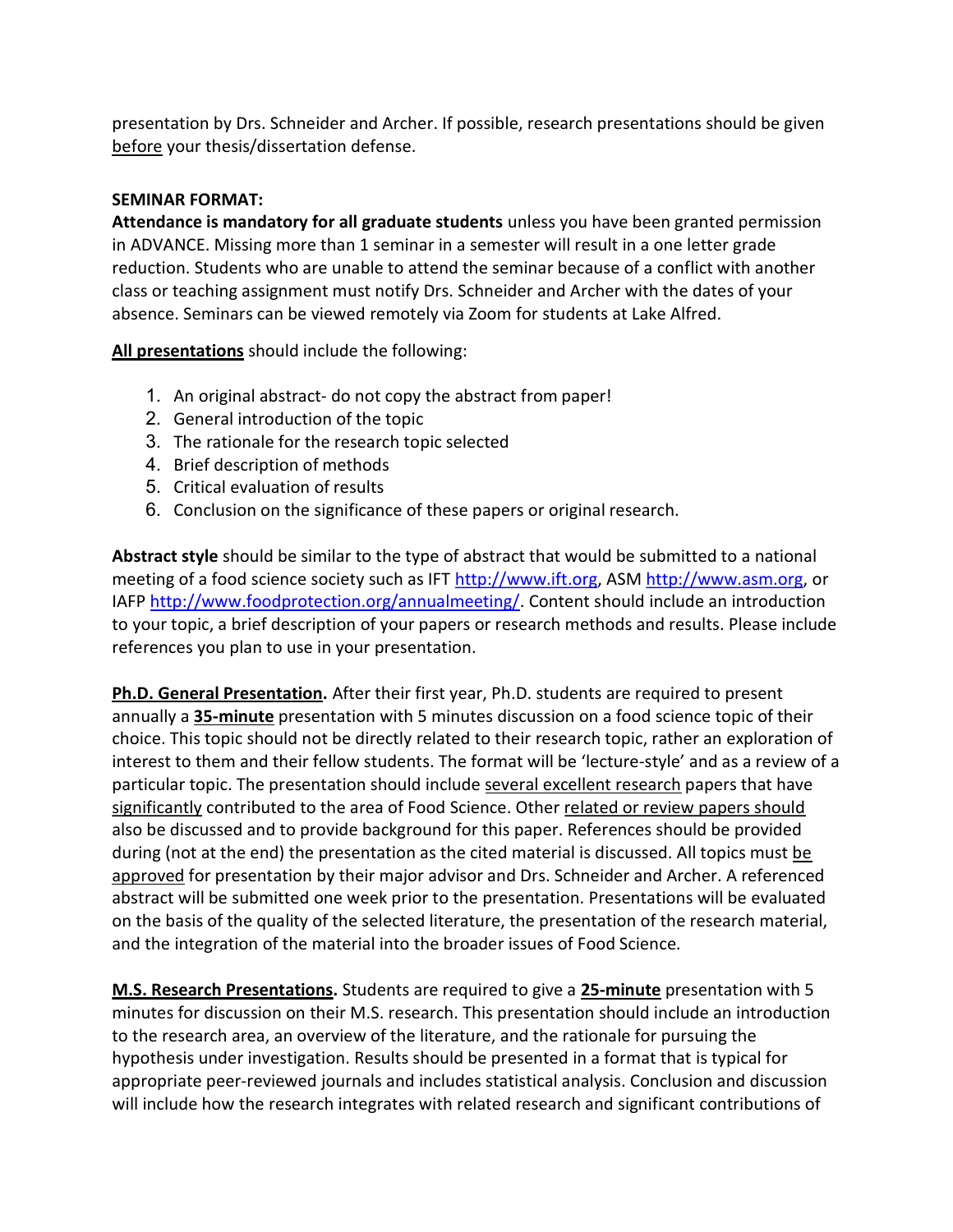this research to advance the field of Food Science. This seminar will typically be given during the semester of graduation.

Ph.D. Research Presentation. Ph.D. students are also required to present a 40-minute talk and 5 minutes for questions for their final seminar based on their Ph.D. dissertation research. This presentation should be an extended version of the format as described above for M.S. research presentations. This seminar will typically be given during the semester of graduation.

## Attendance and Make-Up Work

Attendance for seminar is mandatory. Points from your participation grade will be deducted for each seminar missed without an excused absence or prior approval of the instructors. Anyone not able to give their seminar during the normal semester class times will be given an "I" and will be allowed to present the following semester. Only one such deferral will be given.

### Online Course Evaluation Process

Student assessment of instruction is an important part of efforts to improve teaching and learning. At the end of the semester, students are expected to provide feedback on the quality of instruction in this course using a standard set of university and college criteria. Students are expected to provide professional and respectful feedback on the quality of instruction in this course by completing course evaluations online via GatorEvals. Guidance on how to give feedback in a professional and respectful manner is available at:

https://gatorevals.aa.ufl.edu/students/. Students will be notified when the evaluation period opens and can complete evaluations through the email they receive from GatorEvals, in their Canvas course menu under GatorEvals, or via https://ufl.bluera.com/ufl/. Summaries of course evaluation results are available to students at: https://gatorevals.aa.ufl.edu/public-results/.

### Academic Honesty

As a student at the University of Florida, you have committed yourself to uphold the Honor Code, which includes the following pledge: "We, the members of the University of Florida community, pledge to hold ourselves and our peers to the highest standards of honesty and integrity." You are expected to exhibit behavior consistent with this commitment to the UF academic community, and on all work submitted for credit at the University of Florida, the following pledge is either required or implied: "On my honor, I have neither given nor received unauthorized aid in doing this assignment."

It is assumed that you will complete all work independently in each course unless the instructor provides explicit permission for you to collaborate on course tasks (e.g., assignments, papers, quizzes, exams). Furthermore, as part of your obligation to uphold the Honor Code, you should report any condition that facilitates academic misconduct to appropriate personnel. It is your individual responsibility to know and comply with all university policies and procedures regarding academic integrity and the Student Honor Code. Violations of the Honor Code at the